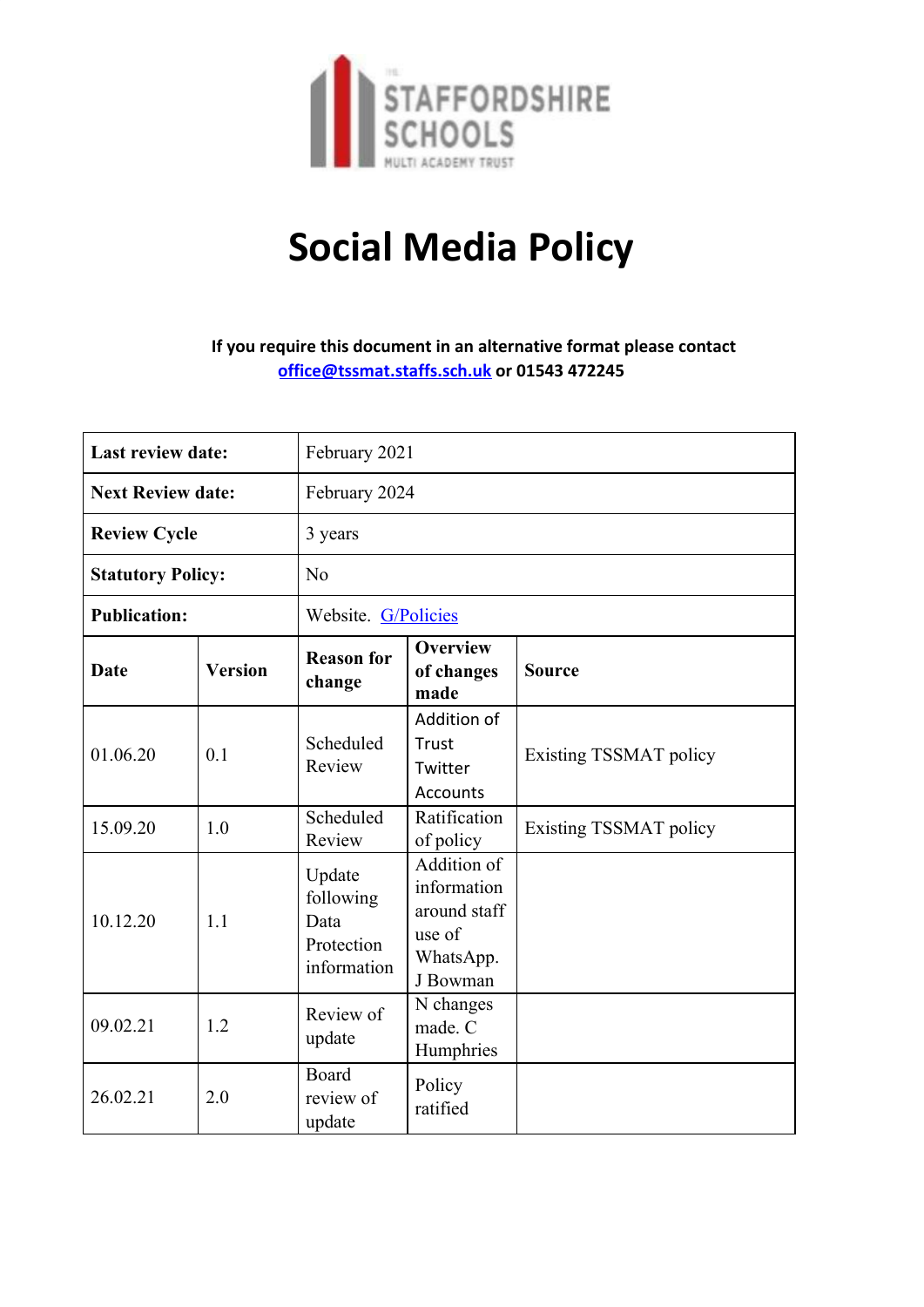#### **SOCIAL MEDIA POLICY**

 Social media and social networking sites play an important role in the lives of many people. We recognise that sites bring risks, but equally there are many benefits to be reaped.

For the purposes of this policy, "social media" will be used to refer to blogs, online discussion forums, online collaborative spaces (i.e. Facebook), media sharing services (i.e. YouTube), and micro-blogging applications (i.e. Twitter). However, given the fast moving nature of technology, this list is not intended to be exhaustive, and "social media" will be used as a blanket term to cover all such sites, and any new versions of this that may be developed in the future.

This Policy gives clarity to the way in which social media is to be used by pupils, Directors, visitors, volunteers and school staff at The Staffordshire Schools Multi Academy Trust (TSSMAT). It will also provide guidance for parents.

This policy applies to pupils, staff, volunteers, Directors, Members, LAG members, visitors, visiting staff and contractors.

There are seven key areas:

- **A. Using Social Media for learning purposes.**
- **B. Pupil's private use of Social Media**
- **C. Use of social networking by staff/volunteers in a personal capacity**
- **D. Parents/carers private use of Social Media**
- **E. Dealing with incidents of online bullying**
- **F. Security & identity theft**
- **G. Trust/School use of social media**

# **A. Using Social Media for learning purposes.**

TSSMAT's Acceptable Use of IT Policy outlines the rules for using IT in school and these rules therefore apply to use of social networking sites. Such sites should not be used/accessed in school unless under the direction of a teacher and for a purpose clearly apparent from the learning objective of the relevant learning experience. If social media sites are used then staff should carry out a risk assessment to determine which tools are appropriate. Children's information or work should not be uploaded to such sites without prior parental permission.

# **B. Pupil's private use of Social Media**

In terms of private use of social networking sites by a child, it is generally understood that children under the age of 13 are not permitted to be registered, including Facebook and Instagram to name two.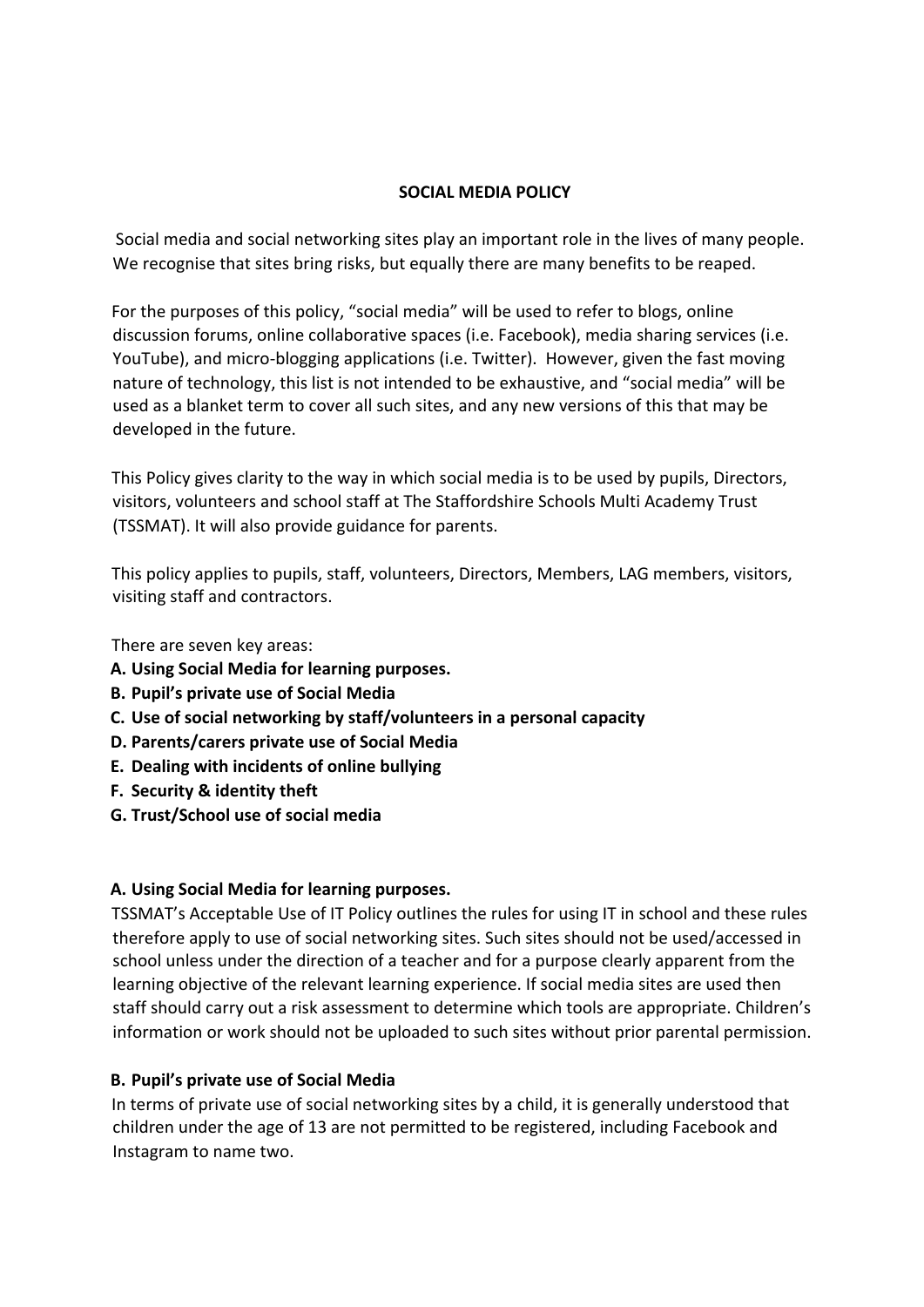# **C. Staff and volunteers private use of Social Media**

It is possible that a high proportion of staff and volunteers will have their own social networking site accounts. It is important for them to protect their professional reputation by ensuring that they use their personal accounts in an appropriate manner.

Staff and volunteers must ensure that they do not breach the law or disclose The Staffordshire Schools Multi Academy Trust's confidential information, or breach copyright while on Social Media sites.

Guidelines are issued to staff and volunteers:

- Staff must **never** add pupils as 'friends' into their personal accounts (including past pupils under the age of 16).
- Staff are **strongly advised** not to add parents as 'friends' into their personal accounts. Where relationships are already established, staff should proceed with caution, being fully aware of the social media guidelines and the Staff code of conduct
- Staff **must not** post comments about the school, pupils, parents/carers or colleagues including Directors, Members, or LAG members, or reply to comments by others.
- Staff must not disclose personal data or information about any individual that could breach the Data Protection Act 2018, GDPR 2018, or TSSMAT E-Safety policy. They should keep completely confidential, any information regarding the children, their families or other staff, which is learned through the school.
- Staff must not post photographs of any pupil at the school on their personal social media accounts.
- Staff must ensure that they do not conduct themselves in a way that is detrimental to TSSMAT
- Staff must not include material that is abusive, defamatory, sexist, racist or that could be interpreted as harassment or bullying
- Staff should not share or discuss matters relating to TSSMAT on Social Media
- Staff should not post anything which may bring The Staffordshire Schools Multi Academy Trust into disrepute
- Staff must take care not to allow their interaction on these websites to damage working relationships between members of staff and clients of TSSMAT.
- Staff must not use social networking sites within lesson times (for personal use).
- Staff should only use social networking in a way that does not conflict with the current National Teacher's Standards.
- Staff should review and adjust their privacy settings to give them the appropriate level of privacy and confidentiality.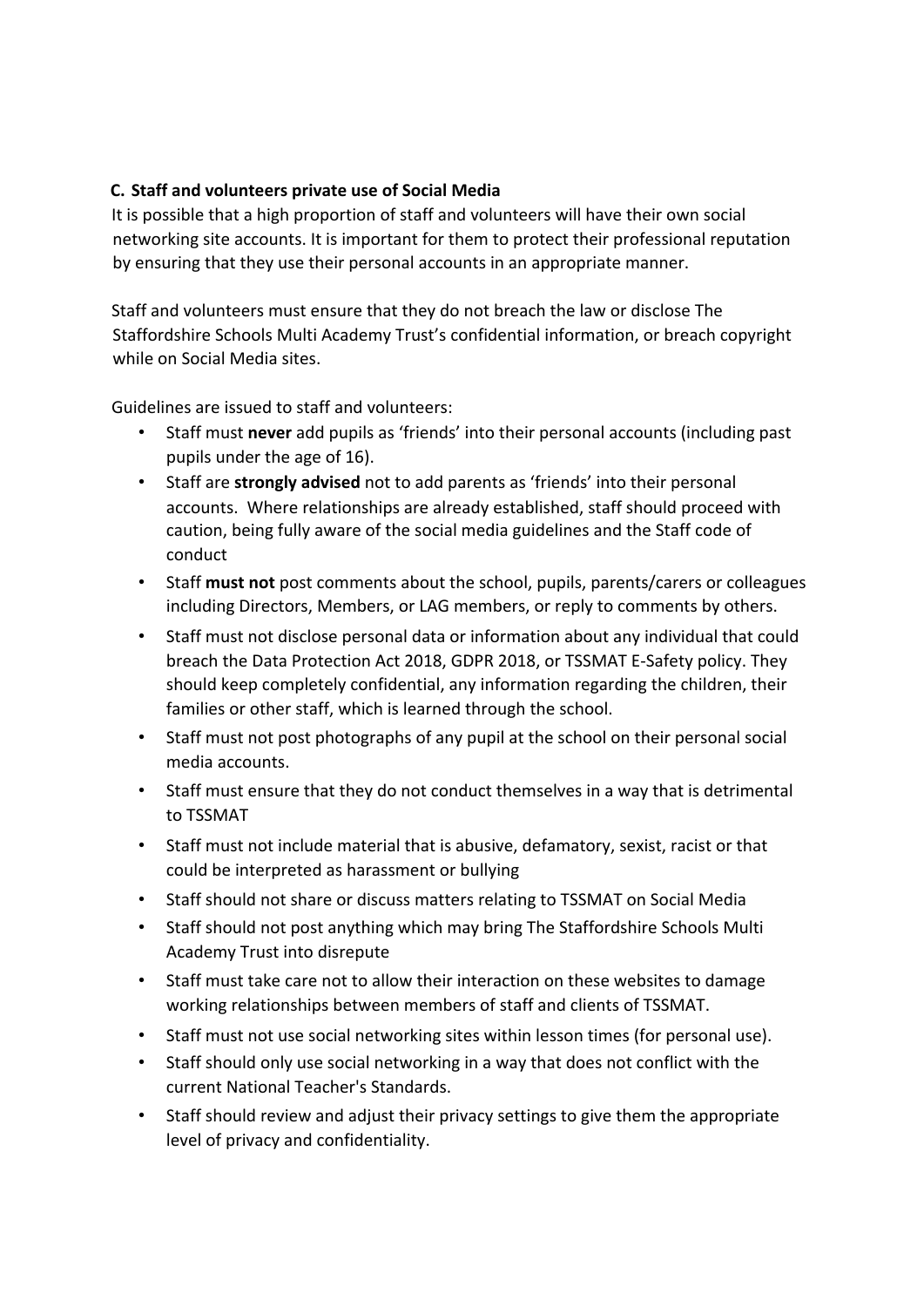- Staff should read and comply with 'Guidance for Safer Working Practice for Adults who Work with Children and Young People'.
- Inappropriate use by staff should be referred to the Headteacher in the first instance and may lead to disciplinary action.

# **D. Parents/carers private use of Social Media**

Parents and carers will be made aware of their responsibilities regarding their use of social networking. Methods of school communication include the website, newsletters, email and verbal discussion.

School policies and documents provide further information regarding appropriate channels of communication and means of resolving differences of opinion.

Effective communication following principles of mutual respect is the best means of ensuring the best learning experiences for the child.

#### **Guidelines for Parents/Carers:**

- Parents **must not** post pictures of pupils, other than their own children, on social networking sites where these photographs have been taken at a school event.
- Parents should make complaints through official school channels rather than posting them on social networking sites.
- Parents should not post malicious or fictitious comments on social networking sites about any member of the TSSMAT community.

# **E. Dealing with incidents of online bullying/inappropriate use of social networking sites**

The Staffordshire Schools Multi Academy Trust is committed to ensuring that all of its staff, parents/carers and pupils are treated with dignity and respect. Bullying and harassment of any kind will not be tolerated. The Trust's Bullying Policy sets out the processes and sanctions regarding any type of bullying by a child on the school roll.

Cyber-bullying methods could include text messages, emails, phone calls, instant messenger services, circulating photos or video clips or by posting comments on web sites, blogs or in chat rooms. Personal blogs that refer to colleagues without their consent are also unacceptable. Staff, Directors, parents and carers who cyber-bully could also face criminal prosecution under various laws, including the Malicious Communications Act 1988

In the case of inappropriate use of social networking by parents, the Directors will contact the parent asking them to remove such comments and seek redress through the appropriate channels such as the Complaints Policy and will send a letter.

The Governing Body understands that, "There are circumstances in which police involvement is appropriate. These include where postings have a racist element or where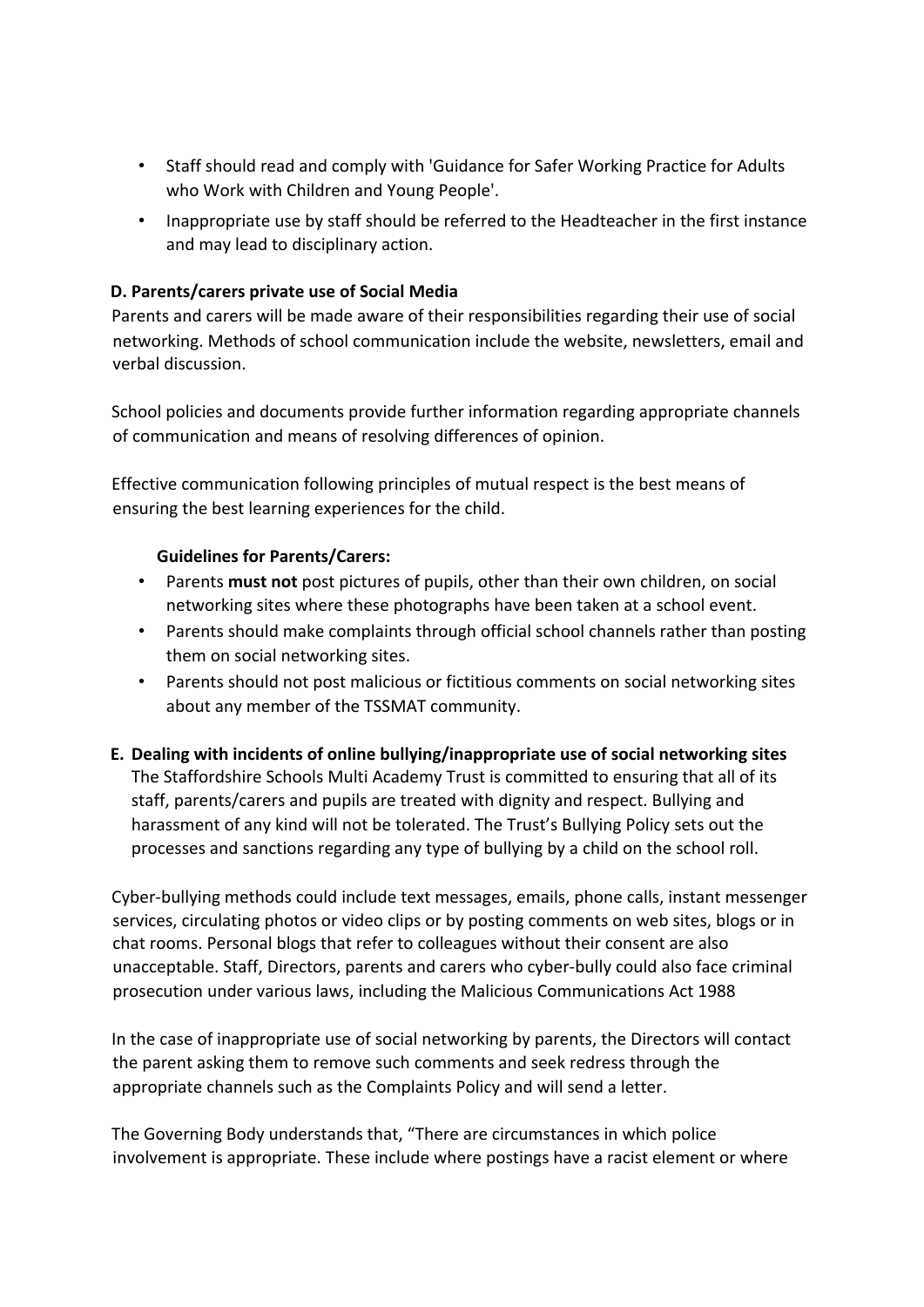violence is threatened or encouraged." Furthermore, "Laws of defamation and privacy still apply to the web and it is unlawful for statements to be written which:

- expose (an individual) to hatred, ridicule or contempt
- cause (an individual) to be shunned or avoided
- lower (an individual's ) standing in the estimation of right-thinking members of society or
- disparage (an individual in their) business, trade, office or profession." (National Association of Headteachers)

# **F. Security and identity theft**

Staff, Directors, parents and carers should be aware that social networking websites are a public forum, particularly if they are part of a 'network'. Staff, Directors, parents and carers should not assume that their entries on any website will remain private. Staff, Directors, parents and carers must also be security conscious and should take steps to protect themselves from identity theft, for example by restricting the amount of personal information that they give out. Social networking websites allow people to post detailed personal information such as date of birth, place of birth and, for example, favourite football team which can form the basis of security questions and passwords.

# **G. Trust/School Use of Social Media**

# *Official TSSMAT Social Media accounts*

There must be a strong pedagogical or business reason for creating official school social media sites. Staff must not create sites unnecessarily or for trivial reasons which could expose TSSMAT to unwelcome publicity or cause reputational damage.

- All official TSSMAT Social Media accounts must have the prior approval of the CEO in writing.
- All official TSSMAT Social Media accounts must be linked to a TSSMAT email address, and not to an individual's personal email or social media account.
- The URL identity of the site and log in details should be notified to the Headteacher prior to going live. The school office will keep a record of this information, and must be informed immediately if passwords change.
- The content of any school-sanctioned social media site should be solely professional and should reflect well on the School, and TSSMAT;
- **Staff must ensure that the School has parent/carer consent to use, post or publish a photograph or video image of the student.**
- **Staff must ensure that they do not identify a student using their full name. Only first/forenames or initials may be used, where permission is in place;**
- Care must be taken that any links to external sites from the account are appropriate and safe;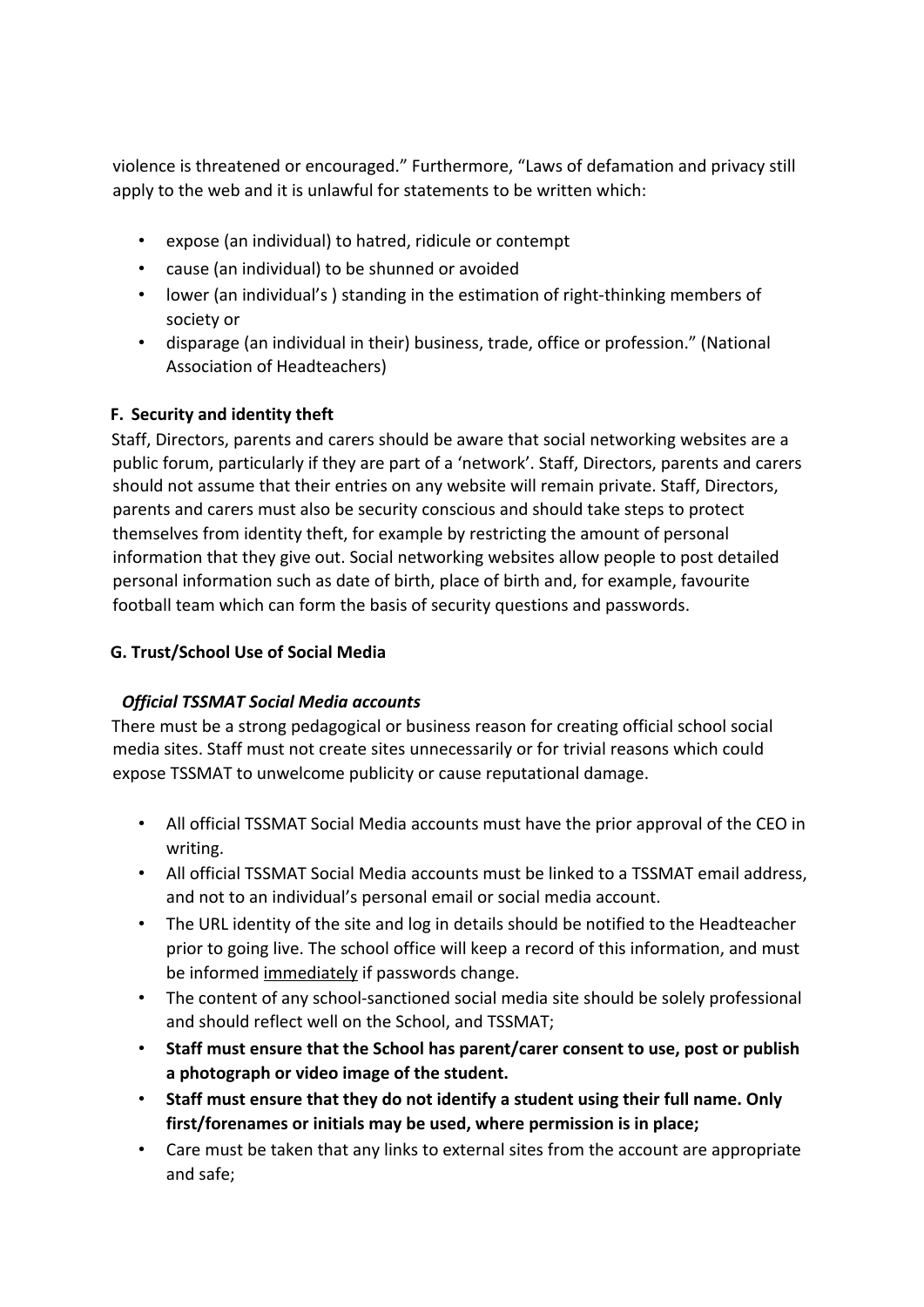- Any inappropriate comments on or abuse of TSSMAT-sanctioned social media should immediately be removed and reported to a member of the Leadership Team;
- Staff will not enter into private discussions with others on social media using a Trust school account.
- Staff should not engage with any direct messaging of parents/pupils through social media where the message is not public;
- Staff should not seek to view/link up with parent/pupil accounts. For example, in the case of Twitter, staff should not "follow back" those who follow, share or like School/TSSMAT comments/posts.
- The failure to follow the rules may give rise to disciplinary action.

# *Twitter*

# **Aims of Using Twitter**

- To quickly share and celebrate children's and school achievements, successes and updates.
- To demonstrate safe and responsible use of social media
- To promote Trust Schools as forward thinking and progressive schools through our use of 21st Century technology

# **What is the primary purpose of a Trust School's Twitter Page?**

The school Twitter page will be used principally to be followed by staff, parents and other members of our community in order to advertise the excellent work by staff, children, parents and directors. Similarly, it will also contain information detailing special events in school. The aim of this is to run alongside more traditional methods like sending home letters, and not to replace it.

# **Who controls content?**

The uploading of content for the twitter page will be controlled by the Headteacher and E-safety Leader.

# **Who can follow a Trust School?**

The school will encourage teaching staff, Directors, parents and members of our community to be followers. We are fully committed to the safety of all children and the Headteacher and E-safety leader are also our Designated Safeguarding Leads. Children will not be permitted to use Twitter within school or follow our school.

The school Twitter account will be a Public account. The Head teacher and E-safety Leader will monitor the followers and block any who appear not to be school focused.

# **Who will Trust Schools follow?**

In order to protect the account from inappropriate content being distributed into the news feed, schools will only follow other users who have obvious benefits to the school (e.g.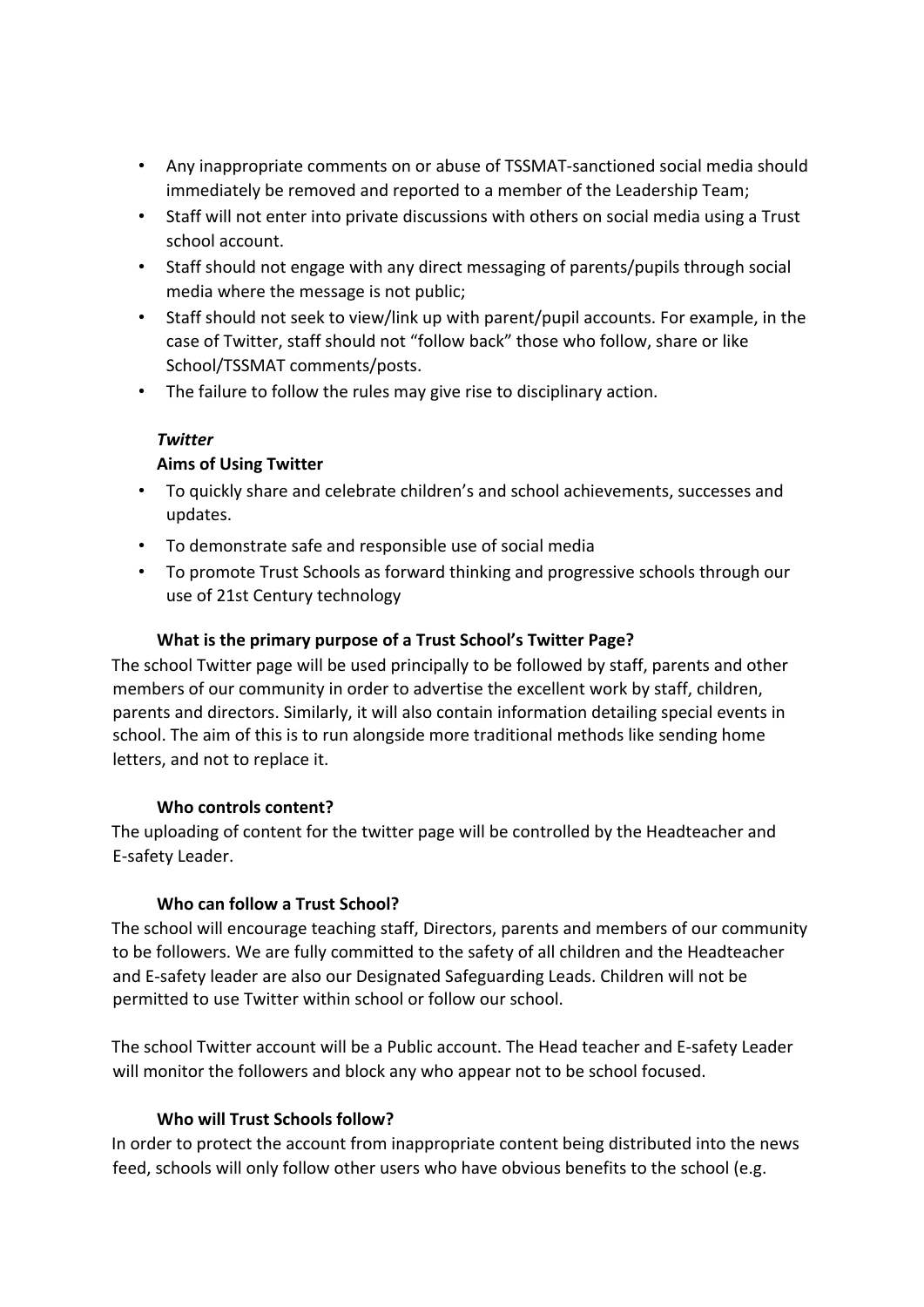other educational establishments or organisations who work with children, local media). These will be decided on a case-by-case basis at the discretion of the Headteacher and E-safety leader.

**What is inappropriate content and referencing and how will it be dealt with?** The Trust schools will welcome any referencing, mentions, or interactions that share the success of the school community. Therefore we deem any of the following as inappropriate:

- Offensive language or remarks aimed at the school, its staff, parents, governors or others affiliated with the school;
- Unsuitable images or content posted into its feed;
- Unsuitable images or content finding its way from another's account into the school Twitter feed.
- Images or text that infringe upon copyright;
- Comments that aim to undermine the school, its staff, parents, governors or others affiliated with the school.

Any inappropriate content will be deleted and its users will be removed, blocked, and, depending on the nature of the comment, reported to Twitter. Furthermore, incidents of a more serious nature may be reported to the appropriate authority.

Further information can be found at the Twitter 'Help Center' on: https://support.twitter.com/

# *Whats App*

As a general rule, TSSMAT does not approve the use of WhatsApp as a professional communication method between staff.

However, in some circumstances, WhatsApp may be a suitable platform, such as in the Covid-19 pandemic of 2020, where information needed to be shared quickly.

Where groups of staff use Whats App or similar platforms to contact each other in a professional capacity, the group must ensure the following:

- The admin function is shared between more than one member of staff
- The group is clear on its purpose, and relevant staff are not excluded unless they choose not to give their personal mobile numbers to the group. In this case, an alternative way of ensuring all staff members have access to relevant information must be found
- The Headteacher is aware of all WhatsApp groups being used by their school staff for professional purposes
- The group is not under any circumstances used for gossip, or "banter"